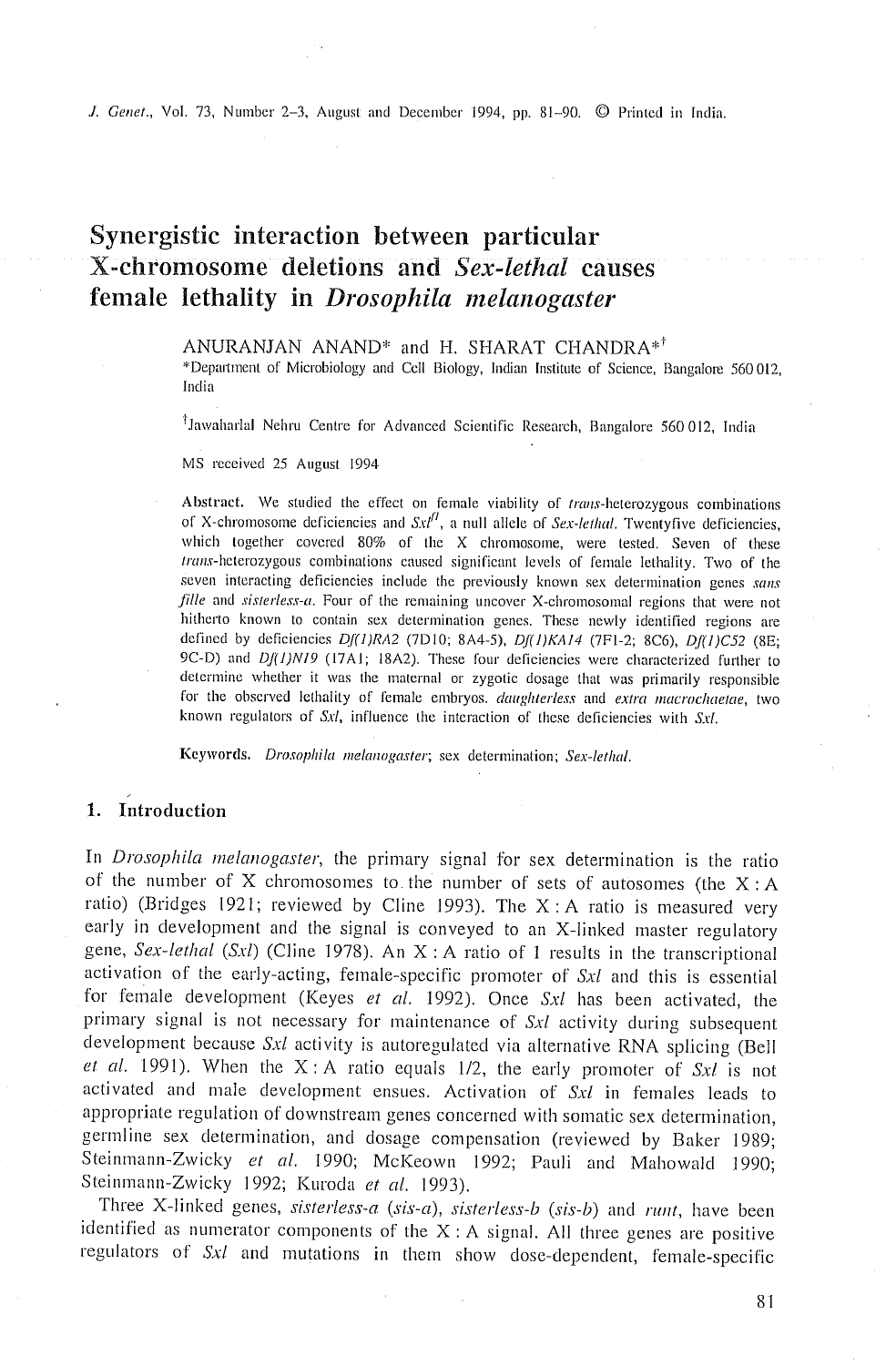# 82 **Anuranjan Anand and H. Sharat Chandra**

lethality in *trans*-heterozygous combination with  $Sx l^{n}$ , a null mutation of *Sxl* (Cline 1986, 1988; Torres and Sanchéz 1989, 1992; Duffy and Gergen 1991). It is thought that heterozygosity for  $sis-a$ ,  $sis-b$  or runt in *trans* combination with  $Sx l<sup>fl</sup>$  lowers *Sxl* product levels, resulting in female lethality.

If there are other X-chromosomal genes or regions that contain elements involved in the regulation of  $Sx_l$ , it may be possible to detect them by similarly examining their interaction with  $Sx^{fl}$ . Analysis of the interaction of  $Sx^{fl}$  with relatively large deficiencies of the X chromosome might therefore be an appropriate method for rapid screening of chromosomal segments for additional elements involved in Sxl regulation. We have attempted both mutational and deletion analysis of the X chromosome. Results of the deletion analysis are reported here.

#### **2. Materials and methods**

The deficiency stocks used were obtained from the Umeà (Sweden), Bloomington (USA) and TIFR (Bombay, India) stock centres. The  $Sx l^{\prime\prime}$  mutation was kindly provided by Dr Thomas Cline,  $sis-b$  ( $sc^{10-1}$ ) by Dr Lucas Sanchéz, the  $Dp(1,2)sn^{+72d}$ (7A8;8A5;32C;58E) (Lefevre 1981) stock and *da* by Dr Anthony Mahowald, the *emc* allele by Dr James Posakony, and *Df(1)D2, Df(1)fu<sup>B10</sup>, Df(1)os*<sup>*UE19*</sup> and *Df(1)os*<sup>*IA*</sup> by Dr Norbert Perrimon (Eberl *et al.* 3992). The break points of the deletion chronaosomes used are given in table 1. See Lindsley and Zimm'(1992) for complete descriptions of these stocks. Flies were raised at 25°C on standard corn meal-sucrose-yeast medium in half-pint bottles under uncrowded conditions.

Twentyfive deficiencies, which together uncover about 80% of the X chromosome, were tested. In each case, females heterozygous for the deficiency were crossed to *cm Sxl<sup>ft</sup>* ct<sup>6</sup> males. In this cross three classes of progeny--females of the genotypes  $Df(1)/SxI^{fl}$  and  $F M 7/SxI^{fl}$ , and  $F M 7$  males—are expected to emerge; these are designated A, B and C respectively. In control crosses, females heterozygous for the deficiency were crossed to  $cm Sx^t$   $ct^6$  males. In order to keep nonspecific variation to a minimum, the same balancer X chromosome, *FM7c* ( $w^{\bar{a}} \, \text{sn}^{\chi_2} \, v^{\bar{O}f} \, g^4 \, B$ ), was used in all crosses. A maternal role for the elements uncovered by the deficiency is likely if, in the progeny, females of both classes, i.e.  $Df(1)/Sx t^{n}$  and  $F M 7/Sx t^{n}$ , show reduced viability. This is represented in the text and in table 1 as two ratios: the sex ratio  $[(A+B)/C]$ , i.e. the ratio of the total number of females to that of males; and the A/B ratio, i.e. the ratio of the doubly heterozygous  $Df(1)/Sx^{n}$ females to  $FM7/Sx^{fl}$  females. These ratios were computed for both experimental and control crosses. Since the viability of balancer males can fluctuate owing to nonspecific effects, including the genetic background, and lead to variation in the sex ratio, we decided to focus on deficiencies that show a large, i.e. at least six-fold, reduction in the sex ratio in experimental crosses. A reduction in the number of  $Df(1)/Sx^{l'}$  females compared to  $F M 7/Sx^{l'}$  females is indicative of a zygotic role for the deleted segment; the interaction was considered significant if the deficiency caused at least a three-fold reduction in viability of  $Df(1)/Sx^{n}$  females.

#### 3. Results

Of the 25 deletions tested, seven-HC244, RA2, KA14, C52, RA37, C246 and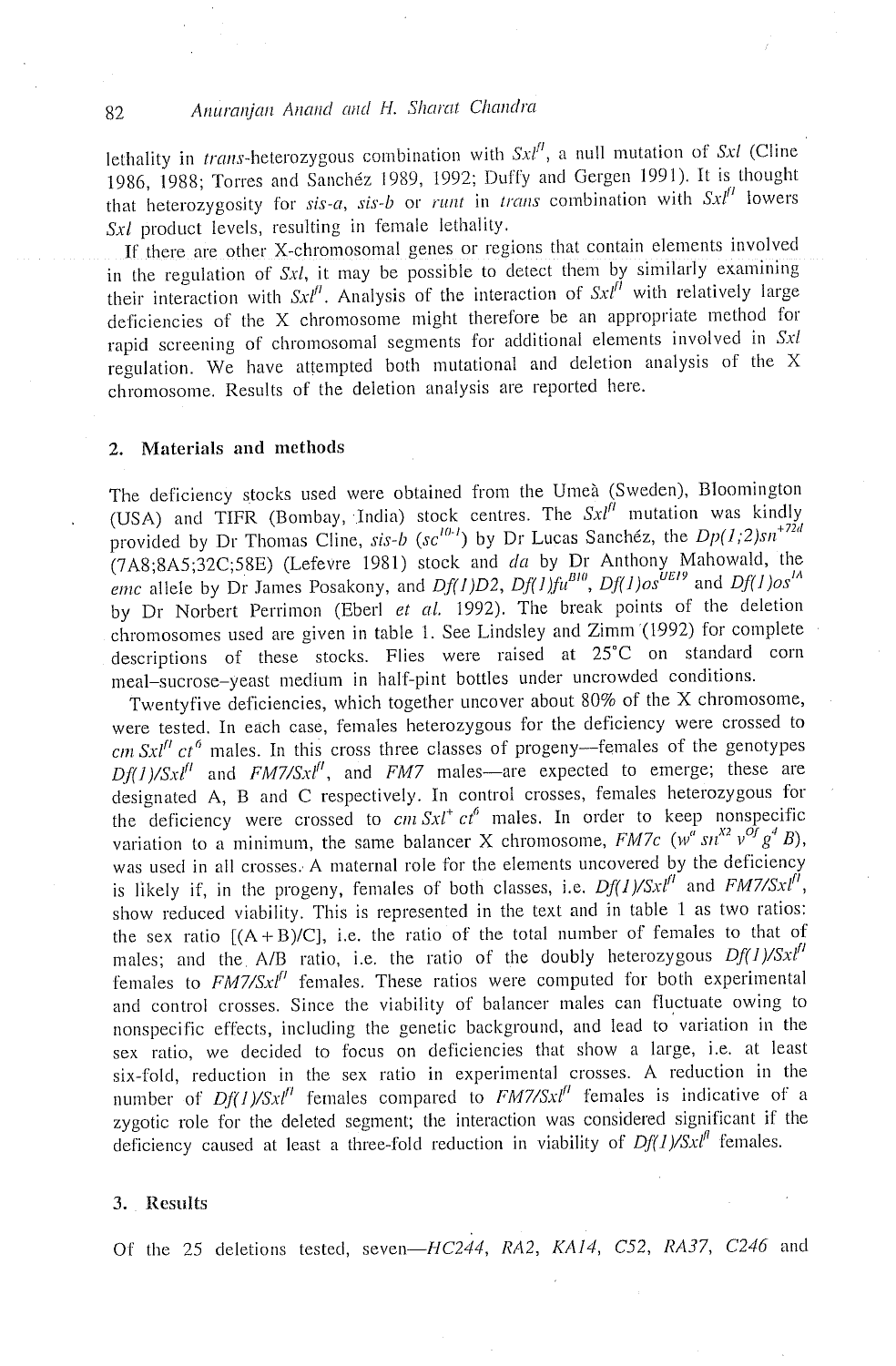#### *Drosophila sex determination* 83

*N19*—caused significant levels of female lethality in combination with  $SxI^{\prime\prime}$ . The results of the crosses involving each of these deficiencies are described below. Four of the *deficiencies-RA2, KA14, C52* and *C246*-resulted in more than six-fold reduction in the sex ratio  $[(A + B)/C]$ . *Three-HC244, RA37 and N19*-showed synergistic interactions with  $Sx l^{\prime\prime}$  and significantly reduced the viability of doubly heterozygous females in comparison with females heterozygous for  $Sx^{n}$  alone (table 1).

Table 1. Effect of interaction between particular X-chromosome deletions and *Sxl on* survival.

| Deficiency Df(1)<br>(cytology) |                | $A/B$ ratio <sup>*</sup> | No. of class B<br>females | Sex ratio** |
|--------------------------------|----------------|--------------------------|---------------------------|-------------|
| 1. S39                         | C              | 1.09                     | 487                       | 1.66        |
| $(IE1-2; 2B5-6)$               | E              | 0.88                     | 244                       | $2-01$      |
| $2.$ $Pgd35$                   | $\mathsf{C}$   | 1.22                     | 1014                      | 2.44        |
| (2C2-4;2E2-F1/F5)              | Ε              | 1.22                     | 1348                      | 2.98        |
| 3. JCI9                        | C              | 0.88                     | 1218                      | 2.95        |
| $(2F6; 3C5)$ .                 | E              | 0.77                     | 1196                      | 2.47        |
| 4. $HC244^{\text{n}}$          | C              | 0.83                     | 187                       | 0.75        |
| (3E8;4F11)                     | E              | 0.16                     | 275                       | 0.37        |
| 5. dm75e19                     | C              | 1.14                     | 516                       | 2.65        |
| (3C11; 3E4)                    | Ε              | 1.30                     | 641                       | 3.22        |
| 6. C149                        | C              | 0.92                     | 416                       | 4.60        |
| $(5A8-9;5C5-6)$                | E              | 1.12                     | 599                       | 6.60        |
| 7. N73                         | C              | 1.30                     | 200                       | 4.33        |
| $(5C2; 5D5-6)$                 | Ε              | 1.92                     | 371                       | 2.28        |
| 8. HA32.SxF                    | C              | 1.01                     | 328                       | 2.28        |
| $(6E4-5;7A6)$                  | E              | 0                        | 760                       | 1.88        |
| 9. $RA2^{d1}$                  | C              | $1-01$                   | 452                       | 3.39        |
| $(7D10; 8A4-5)$                | E              | 0.94                     | 88                        | 0.15        |
| 10. $KAI4^{d2}$                | $\overline{c}$ | 1.05                     | 394                       | 5.49        |
| $(TF1-2; 8C6)$                 | E              | 1.22                     | 252                       | 0.28        |
| 11. C52 <sup>d3</sup>          | $\mathbf C$    | 0.81                     | 275                       | 1.42        |
| $(8E; 9C-D)$                   | Е              | 0.77                     | 98                        | 0.19        |
| 12. HCl33                      | Ċ              | 0.99                     | 438                       | 1.74        |
| $(9B9-10;9E-F)$                | E              | 1.05                     | 542                       | 1.95        |
| 13. $RA37^b$                   | C              | 0.85                     | 387                       | 1.53        |
| (10A6;10B15)                   | E              | 0.03                     | 1019                      | 1.36        |
| 14. HA85                       | C              | 1.10                     | 753                       | 1.53        |
| $(10D;11A3-5)$                 | Е              | 0.88                     | 481                       | 1.81        |
| 15. M13                        | $\mathbf C$    | 1.20                     | 288                       | 1.19        |
| $(10D; 11A3-5)$                | Е              | 0.74                     | 246                       | 1.36        |
| 16. KA6                        | C              | 0.81                     | 532                       | 1.43        |
| $(10E1;11A7-8)$                | Е              | 0.94                     | 438                       | 4.08        |
| 17. N105                       | С              | 0.85                     | 857                       | 2.32        |
| $(10F1;10F9-10)$               | E              | 101                      | 958                       | 2.60        |

*(contd)*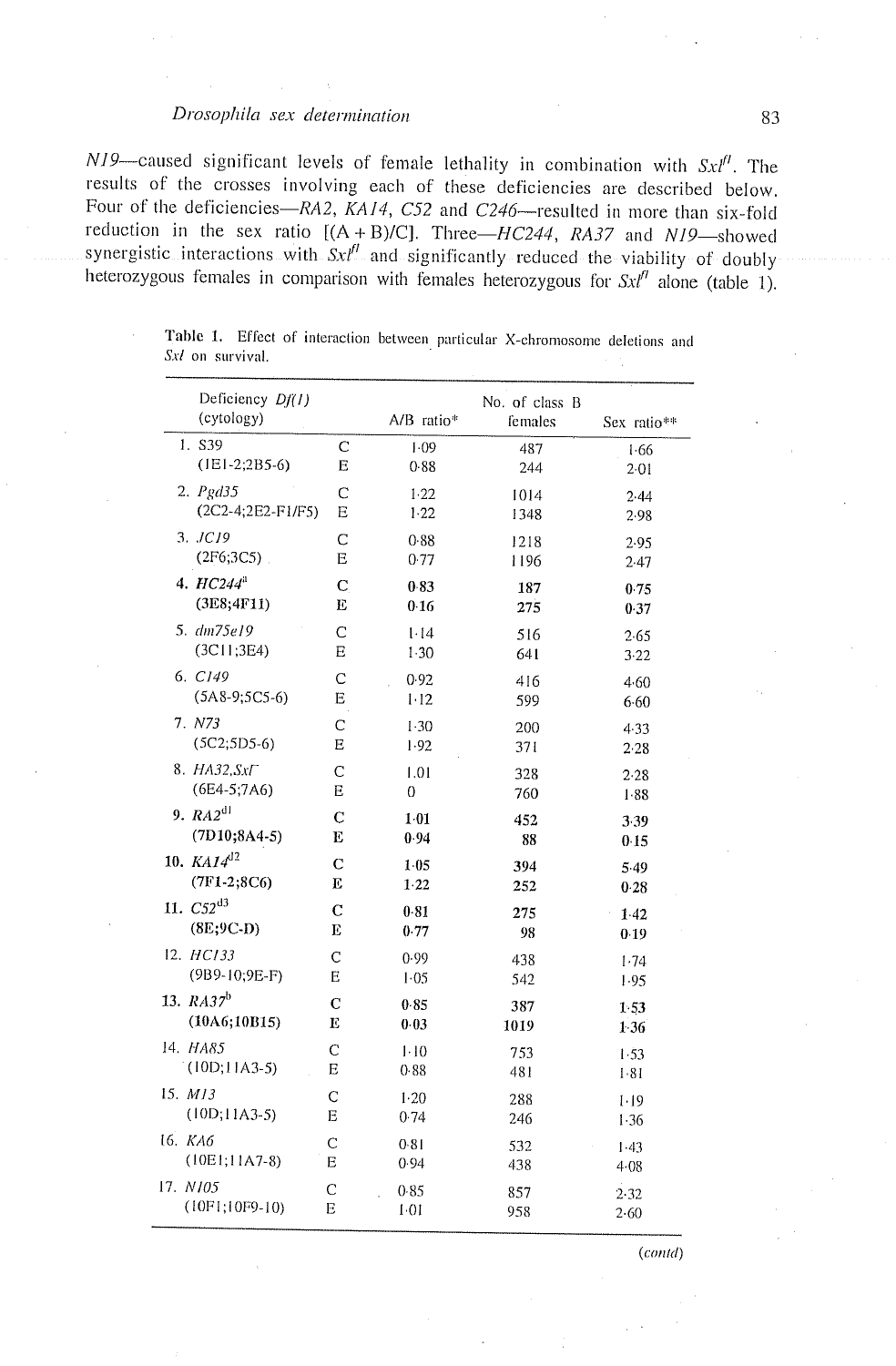| Deficiency $Df(1)$<br>(cytology) |   | $A/B$ ratio* | No. of class B<br>females | Sex ratio** |
|----------------------------------|---|--------------|---------------------------|-------------|
| 18. RA47                         | C | $1-11$       | 350                       | 8.19        |
| $(10F1:10F9-10)$                 | E | $-1.42-$     | 469                       | 4.59        |
| 19. JA26                         | C | 1.05         | 721                       | 2.08        |
| $(11A1;11D-E)$                   | Е | 0.73         | 480                       | 0.83        |
| 20. N12                          | C | $1 - 15$     | 429                       | 3.50        |
| $(11D1-2;11F7-8)$                | Е | 1.24         | 436                       | 1.86        |
| 21. $C246^{\circ}$               | C | 0.87         | 373                       | 3.31        |
| $(11D3; 12A1-2)$                 | Е | 0.25         | 68                        | 0.13        |
| 22. HA92                         | C | 0.91         | 907                       | 3.22        |
| $(12A6-7;12D3)$                  | Е | $1-11$       | 1114                      | 3.60        |
| 23. $NI9^{d4}$                   | C | 1.05         | 1114                      | 3.42        |
| (17A1;18A2)                      | E | 0.25         | 1355                      | 1.52        |
| 24. $fu^{B10}$                   | Ċ | 0.85         | 730                       | 3.14        |
| $(17C5-D1;18A4-7)$               | Е | 0.15         | 899                       | $1-13$      |
| 25. JA27 <sup>-</sup>            | C | 0.80         | 1478                      | 4.66        |
| (18A5;20A)                       | Е | 2.20         | 1321                      | 1.77        |
| 26. DCB-1-35b                    | C | 1.04         | 646                       | 3.64        |
| $(19F1-2;20E-F)$                 | Е | 2.39         | 457                       | 4.26        |
|                                  |   |              |                           |             |

Table 1 *(contd)* 

E, experimental cross, *Df(I)/FM7* × Sxl<sup>fl</sup>/Y; C, control cross, *Df(I)/FM7* × Sxl<sup>+</sup>/Y \*Ralio of the *DJ(l)/Sxl ft* vs *FM7/Sxl fl* and *D./[l)/Sxl +* vs *FM7/Sxl +* females obtained in the progeny of  $Df(I)FM7 \times SxI^{fI}/Y$  and  $Df(I)/FM7 \times SxI^{+}/Y$  crosses respectively

 $**(A + B)/C$ , Ratio of total females (classes A and B) to total males (class C) a, Steinmann-Zwicky and Nothiger 1985; b, Cline 1986; c, Belote *el al.* 1985; dl, d2, d3, d4, this study

#### 3.1. *DJ(1)RA2*

In the cross involving  $Df(I)RA2$  and  $SxI^{II}$ , the sex ratio was 0.15 (171 females and 1113 males).  $Df(I)RA2$  is deleted from 7D10 to 8A4-5. In the control cross, the sex ratio was 3.39 (933 females and 275 males). Although the number of females was reduced drastically in the experimental cross, the ratio of  $Df(1)/Sx^{l}$ to *FM7/Sxl<sup>f1</sup>* females (referred to as the A/B ratio in table 1) was within normal limits  $(1.01$  in control and  $0.94$  in experimental cross), leaving open the possibility that the element(s) deleted could be acting maternally. The following cross was performed to test for maternal effect:  $FM7/Sx^{l'}$  females were mated with  $Df(1)RA2/Y$ ;  $Dp(1,2)sn + \frac{72d}{CyO}$  males. The compensating duplication in the latter stock allows the deficiency chromosome to be passed through males. In this cross the sex ratio was  $1.10$  (511 females and 490 males), indicating that the female-specific lethality seen in the cross  $[Df(1)RA2/FM7 \times Sx^{j}]/Y$ ] was most likely due to a maternal effect.

### *3.2 Qi(1)KAI4*

In the experimental cross involving *Df(1)KA14*, the sex ratio was 0.28 (559 females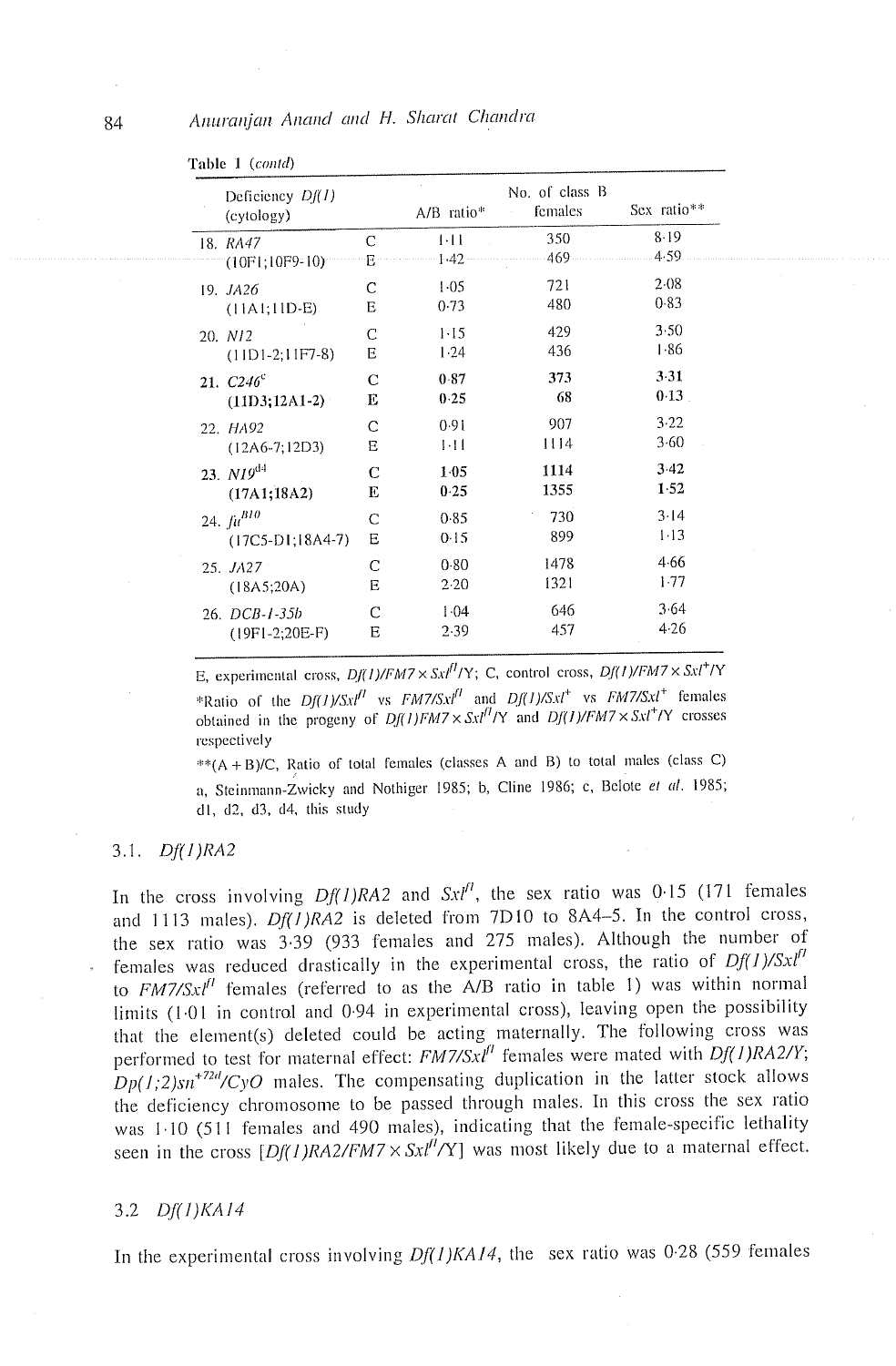# *Drosophila sex determination* 85

and 2021 males); in the control cross, the sex ratio was  $5.49$  (807 females and 147 males). *Df(1)KA14* (7F1-2; 8C6) and *Df(1)RA2* (7D10; 8A4-5) are overlapping deletions, which suggests that the observed interactions could be due to the region common to both, i.e. chromosomal bands 7FI-2 to 8A4-5. Here again, the A/B ratio was within normal limits  $(1.05$  in control and  $1.22$  in experimental), suggesting that the efl'ect of interacting elements is likely to be maternal.

### 3.3 *Df(1)C52*

The region, defined by *Df(1)C52* uncovers bands 8E to 9C-D. A partially overlapping deletion, *Df(I)HCI33*, which lacks the region from 9B9-10 to 9E-F, did not show any interaction (see table 1). Thus the region interacting with  $Sx l''$  can be narrowed down to 8E to 9B9-10. In this case also, the A/B ratio was normal, but a significant reduction in the total number of females was seen (173 females and 929 males). This too is consistent with a maternal role for the region uncovered by *Df(1)C52*, but reciprocal crosses to confirm this possibility could not be carried out because duplications covering this region were not available.

### 3.4 *Df(l)C246*

A sex ratio of 0.13 (85 females and 675 males) was seen in the cross involving  $Df(I)C246$  and  $SxI<sup>II</sup>$ .  $Df(I)C246$  uncovers bands 11D3 to 12A1-2. In the control cross, the sex ratio was  $3.31$  (698 females and 211 males). In addition to a reduction in the overall number of females, the  $Df(1)/Sx^{n}$  class of females were less viable than  $FM7/SxI<sup>f1</sup>$  females  $(17Df(1)/SxI<sup>f1</sup>$  and  $68FM7/SxI<sup>f1</sup>;$  A/B ratio = 0.25). The A/B ratio in the control cross was 0.87 (325 *Df(1)/Sxl<sup>+</sup>* and 373 *FM7/Sxl<sup>+</sup>* females). A partially overlapping deletion *Df(1)N12* (table 1), in which bands 11D1-2 to 11F7-8 are deleted, showed almost no interaction with  $Sx^{f}$  (sex ratio 3.50 in control and 1.86 in experimental cross, A/B ratio 1.15 in control and 1.24 in experimental cross). Therefore the interacting region can be narrowed down to bands 11F7-8 to 12A1-2.

### 3.5 *Df(I)HC244*

This deficiency uncovers chromosomal bands 3E8 to 4F11. In the cross involving *Df(1)HC244* and  $Sx^{jl}$ , the sex ratio was 0.37 (318 females and 862 males). There was also significant reduction in viability of  $Df(1)/SxI^{n}$  females compared to  $FM7/SxI<sup>l</sup>$  females (43  $Df(1)/SxI<sup>l</sup>$  and 275  $FM7/SxI<sup>l</sup>$ , A/B ratio 0.16). In the control cross, the sex and A/B ratios were  $0.75$  (342 females and 453 males) and  $0.83$ (155  $Df(1)/SxI^+$  and 187  $FM7/SxI^+$ ) respectively.

#### 3.6 *Df(1)RA37*

Chromosomal bands 10A6 to 10B15 are deleted in *Df(1)RA37*. In the progeny of the cross  $Df(I)RA37 \times Sx^{fl}$ , a substantial reduction in the number of  $Df(I)/Sx^{fl}$ females was seen. The A/B ratios were 0.03 (30  $Df(1)/Sx^{1}$  and 1019  $FM7/Sx^{1}$ ) in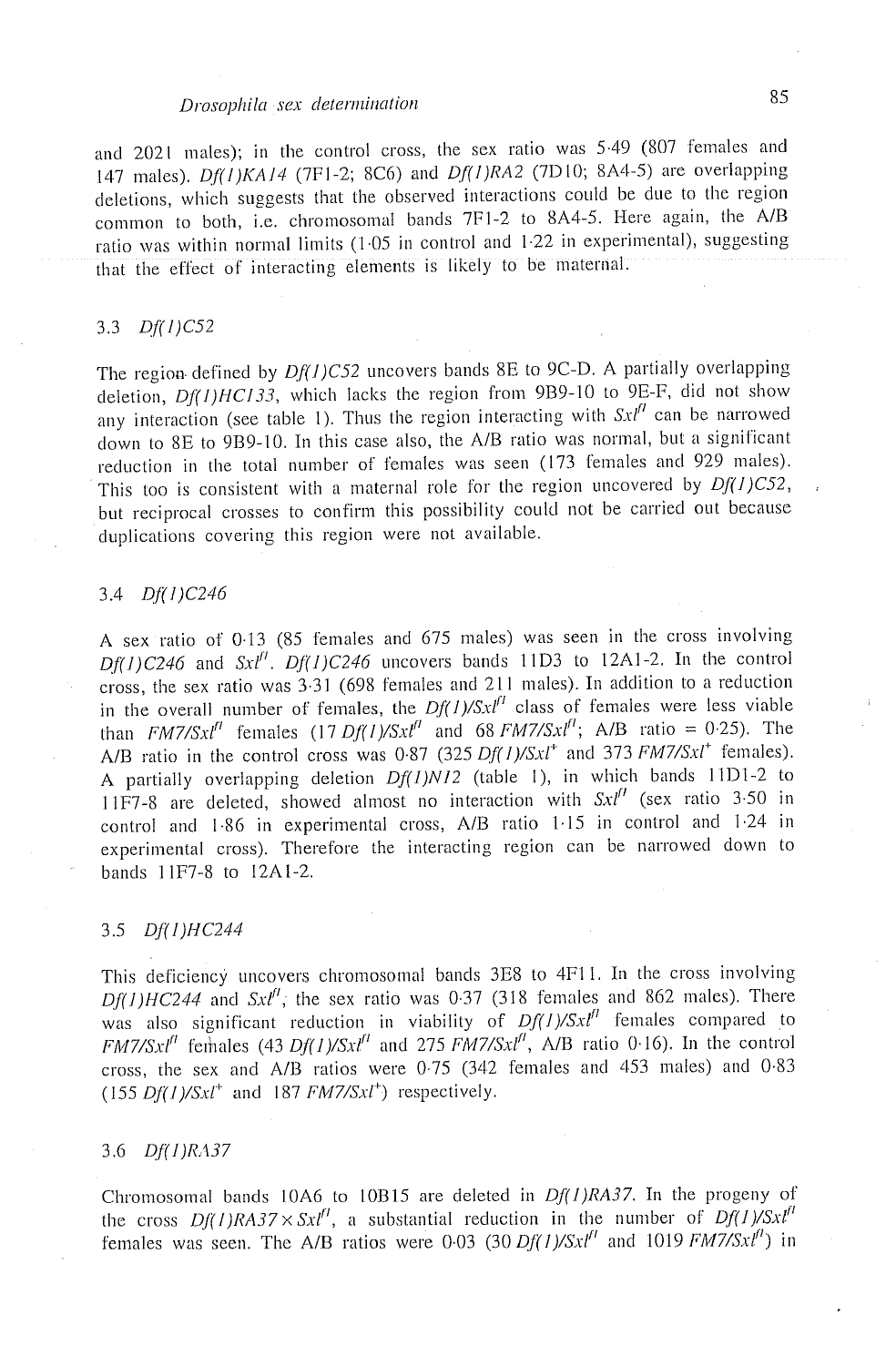the experimental cross and  $0.85$  (328 *Df(1)/Sxl<sup>+</sup>* and 387 *FM7/Sxl<sup>+</sup>*) in the control cross.

## 3.7 *Df(1)ml9*

The region defined by *Df(1)N19*, which uncovers chromosomal bands 17A1 to 18A2, also caused female lethality in *trans* combination with  $Sx^{f}$ . Females doubly heterozygous for  $Df(1)N19$  and  $SxI^{f}$  were four-fold less viable than  $F M7/SxI^{f'}$ females  $(344Df(1)/Sx^{1/1}$  and 1355 *FM7/Sxl<sup>t1</sup>*). This observation is consistent with zygotic interaction of one or more elements in the deleted segment with  $Sx l<sup>n</sup>$ . Out of four overlapping deficiencies  $(D2, fu^{B10}, os^{UE19}, os^{1A})$  tested for interaction with  $Sx^{1}$ , only  $Df(1)fu^{B10}$  (17C5-D1; 18A4-7) caused a significant reduction in the number of doubly heterozygous<sup>\*</sup> females (137 *Df(1)fu<sup>B10</sup>/Sxl<sup>f1</sup>* and 899 *FM7/Sxl<sup>f1</sup>*) [see table l; data not shown for others]. Hence the interacting region is within chromosomal bands 17C5-D1 to 18A2.

As noted earlier, it is possible to distinguish among effects that are maternal, zygotic, or both by examining whether female viability is reduced (i) equally in both classes of females  $(Df(1)/Sx t^{fl})$  and  $F M 7/Sx t^{fl}$ , (ii) only in  $Df(1)/Sx t^{fl}$  females, or (iii) in both, but more severely in  $Df(I)/SxI^{II}$  females. On this basis the effects of *RA2, KA14* and *C52* appear to be maternal, and those of *RA37* and *NI9* zygotic. The remaining deficiencies, *HC244* and *C246,* appear to have both maternal and zygotic effects. It should be noted that deficiencies *HC244, RA37* and *C246* cover regions of the X chromosome known to contain previously identified sex determination genes. These deficiencies show the same pattern of interaction as in previous studies (see Discussion). Therefore they were not studied further.

# 3.8 *Female-lethal interaction between four qf the deletions and Sx117 is enhanced*  by daughterless and decreased by extra macrochaetae

To test if the four new interacting deficiencies identified in this screen interact with *daughterless (da)* and *extra macrochaetae* (emc), two known regulators of *Sxl*, we analysed the influence of mutations in these genes on female lethality in crosses between *Sxl<sup>f1</sup>* and *RA2, KA14, C52* or *N19*. In control crosses, females of the same genotype were crossed to  $Sx^1$  males (table 2). The autosomal gene  $da^+$ codes for a maternal product tbat is essential for the proper activation of *Sxl* (Cline t978). Whereas daughters of *da/da* mothers do not survive, sons are unaffected. Among the female progeny of  $da/$ + mothers, those that are heterozygous for a null allele of *Sxl* (Sxl<sup>+</sup>/Sxl<sup>-</sup>) are less viable than their *Sxl<sup>+</sup>/Sxl<sup>+</sup>* sisters, suggesting that *da* and *Sxl* interact in a dose-dependent manner (Cline 1980). The gene *emc*<sup>+</sup> has recently been shown to be a maternally acting negative regulator of *Sxl.* Sex ratio of the progeny of mothers heterozygous for *emc* is normal or nearly so. Males with reduced maternal  $emc^+$  activity and imbalance of  $sis-b^+$  to  $dpn^+$  (deadpan<sup>+</sup>, an autosomal regulator of  $Sxi$ ) dosage, i.e. with two copies of  $sis-b<sup>+</sup>$  and one copy *of dpn +,* sbow reduced viability (Younger-Shepherd *et al.* 1992).

The effect of *da* and *emc* on the interaction between *Sxl* and the deletions *RA2,*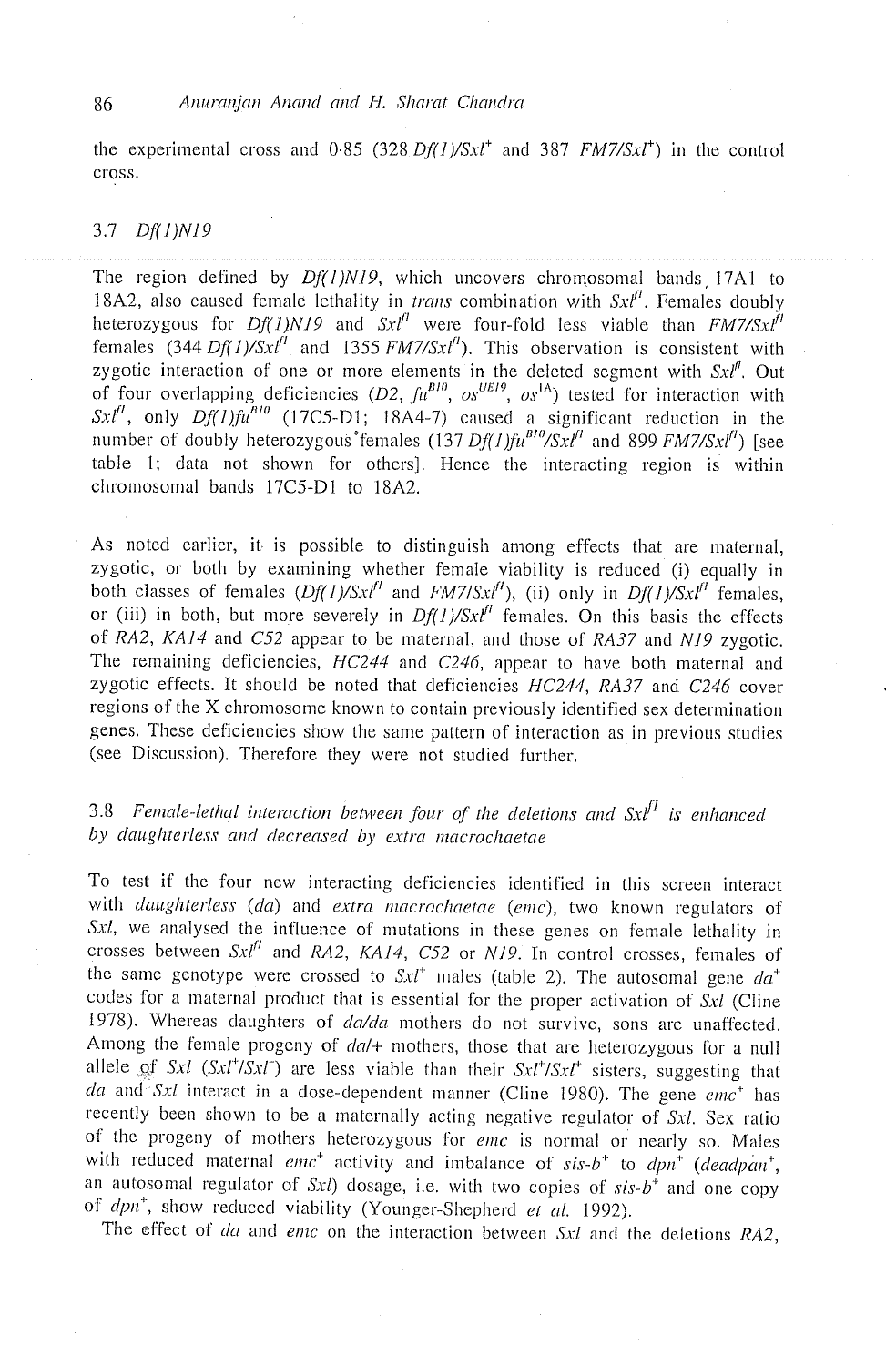| Paternal genotype $**$                            |            |  |
|---------------------------------------------------|------------|--|
| $Sxt^+$                                           | $Sxt^{fl}$ |  |
| Numbers of surviving<br>females/males (sex ratio) |            |  |
| 546/511                                           | 496/738    |  |
| (1.07)                                            | (0.67)     |  |
| 561/509                                           | 1089/843   |  |
| $(1-10)$                                          | (1.29)     |  |
| 1181/1166                                         | 17/1152    |  |
| (1.01)                                            | (0.01)     |  |
| 1166/775                                          | 884/653    |  |
| (1.50)                                            | (1.35)     |  |
| 1182/1018                                         | 31/1239    |  |
| (1.16)                                            | (0.03)     |  |
| 1156/721                                          | 753/539    |  |
| (1.60)                                            | (1.40)     |  |
| 513/520                                           | 9/414      |  |
| (0.99)                                            | (0.02)     |  |
| 409/268                                           | 539/552    |  |
| (1.53)                                            | (0.98)     |  |
| 1182/703                                          | 588/1166   |  |
| (1.68)                                            | (0.50)     |  |
| 1264/576                                          | 1156/568   |  |
| (2.19)                                            | (2.04)     |  |
|                                                   |            |  |

Table 2. Interactions among *da, emc, Sxl and*  the deficiencies.

\*The  $da<sup>T</sup>$  mutation employed in these crosses is a weak allele, and *emc<sup>ML</sup>* a strong allele

\*\*The relevant genotypes were  $cm Sx^{t}$   $ct^6$  and  $cm Sx^{t}$   $ct^6$ 

*KA14, C52* and *N19* was studied by crossing  $Sx^{l}$  males with females doubly heterozygous for the deficiency and  $da'$  (a hypomorphic allele) or  $emc<sup>ML</sup>$  (a strong allele). Viability of females was significantly lower in the progeny of *Df(1)/+; da/+*  mothers than in those of singly heterozygous mothers (table 2; see also table 1). For instance, in the cross  $RA2/+; dal + \times Sx^{1/7}/Y$ , 1152 males and 17 females were obtained, suggesting a strong maternal influence of the genes uncovered by *Df(1)RA2.*  However, female viability was restored when mothers carrying *RA2, KA14, C52* or  $N$ *I9* were also heterozygous for *emc*<sup>ML</sup> (table 2). For example,  $R$ *A2*/+; *emc*<sup>ML</sup>/+ heterozygotes when crossed to  $Sx^{jl'}$  males gave rise to 884 females and 653 males. Similarly, a strong maternal influence was observed in the case of *KA14* and *C52*, whereas the elements uncovered by  $N/9$  seem to interact with  $Sx^{t}$  in a zygotic fashion. These results provide further evidence that additional genetic elements involved in the regulation of  $Sxi$  may be present in the regions uncovered by  $RA2$ , *KA14, C52* and *N19.* The extent of female lethality (ahnost 100%) observed for interactions between  $Sx l^{\prime\prime}$  on the one hand and *RA2*, *KA14* or *C52* and da on the other could therefore serve as a robust assay to isolate interacting genes.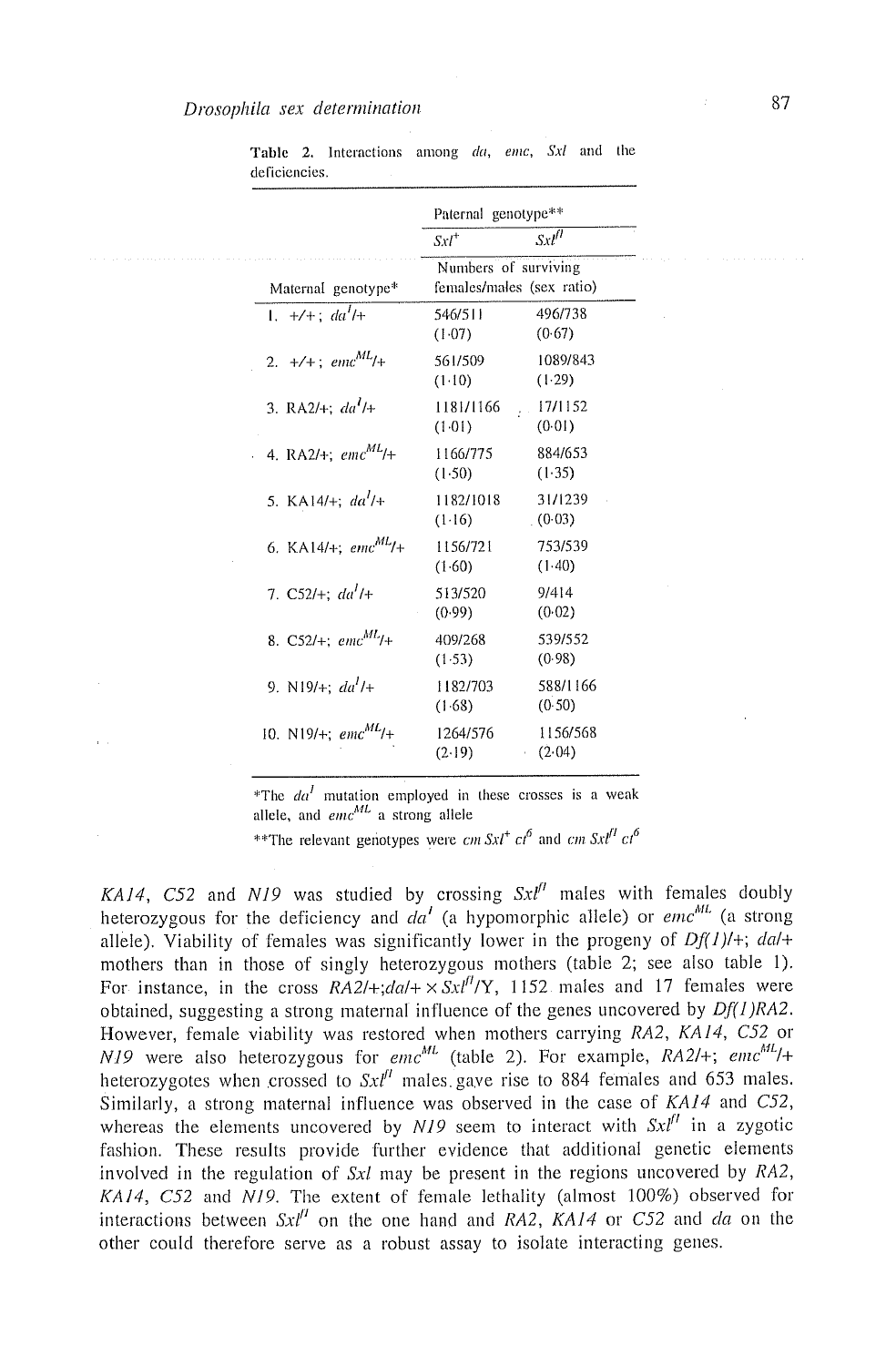# **4. Discussion**

Genes involved in a particular developmental pathway may be identifiable on the basis of their failure to complement mutant genes at other loci. Such an approach has been successfully used to identify genes involved in sex determination in the region uncovered by  $Df(I)C246$ . It was observed that in XX flies heterozygous for both *transibrmer (tra)* and *transJbrmer-2 (tra-2),* two genes involved in somatic sex determination, *Df(1)C246* led to the development of intersexes in a significant proportion of the progeny (Belote *et al.* t985). Such genetic screens have been successful in analysing other developmental pathways as well. For instance, this approach enabled Tricoire (1988) to identify X-chromosomal regions interacting with *Kriippel, hunchback* and *hairy*, three genes involved in segmentation. Simon *et al.* (1991) screened for mutations that decrease the effectiveness of signalling by a protein kinase, the product of the *sevenless* gene, and isolated seven mutations whose wild-type counterparts code for products essential for signalling by the product of the *sevenless* gene.

In the present study, female-specific lethality was observed in seven out of the twentyfive X-chromosome deletions tested. These are *HC244, RA2, KA14, C52, RA37, C246* and *N19.* Deficiencies *HC244* and *RA37* have been investigated by other workers and the following genes involved in the sex determination pathway have been identified: *snf* (Oliver *et al.* 1988; Flickinger and Salz 1994) [also named *fs(1)A1621* by Gans *et al.* 1975, and *liz* by Steinmann-Zwicky 1988] in the region defined by *Df(I)HC244,* and *sis-a* in the region defined by *Df(1)RA37* (Cline 1986). The independent identification of these regions in the present study adds to the validity of this type of genetic approach. The gene *sisterless-c* (sis-c) has recently been identified as an additional numerator component of the  $X:A$  ratio (Cline 1993). *Df(1)N19*, one of seven deficiencies found to interact with  $Sx^{f}$  (table 1), uncovers *sis-c.* It seems likely that *sis-c* is also uncovered by  $Df(1) f u^{\hat{B}i\hat{\theta}}$ , which partially overlaps with *Df(1)N19* (table 1).

*runt* is a positive regulator of *Sxl* (Duffy and Gergen 1991; Torres and Sanchéz 1992). In *trans*-heterozygous combination with *Sxl<sup>f1</sup>*, *runt* causes a reduction in the number of female offspring. However, in the present study, deletion *Df(1)JA27*, which uncovers *runt*, did not cause female-specific lethality when combined with  $Sx^{fl}$ . This may be because of differences in genetic background in the two sets of experiments. Interaction between *runt* and  $Sx l^{\prime\prime}$  is not as strong as that between  $Sx^{t}$ <sup>*a*</sup> and *sis-a* or *sis-b*. Double heterozygotes for  $Sx^{t}$ <sup>*a*</sup> and *runt* show only a 50% reduction in female viability (runt/Sxl<sup> $n$ </sup> = 206, *FM6/Sxl*<sup> $n$ </sup> = 416; Duffy and Gergen 1991). In the light of this observation, and the fact that the strength of the interactions among sex determination genes can vary widely depending on genetic background (Cline 1988), it is not surprising that female lethality was not observed in our experiments involving  $Sx^{l'}$  and  $Df(1)JA27$ .

Female lethality resulting from interaction between *Sxl* and deficiencies *RA2*, KA14, C52 and N19 is enhanced by *da* and decreased by *emc*, whose wild-type alleles are both early regulators of *Sxl.* Early activation of *Sxl* is mediated by a set of genes all of which except two *(sis-a* and runt) encode helix-loop-helix (HLH) proteins. While the amounts of maternally provided  $da^*$  and emc<sup>+</sup> products are expected to be the same in both male and female embryos, a two-fold difference is expected in the product levels of the zygotically active numerator genes *sis-a*,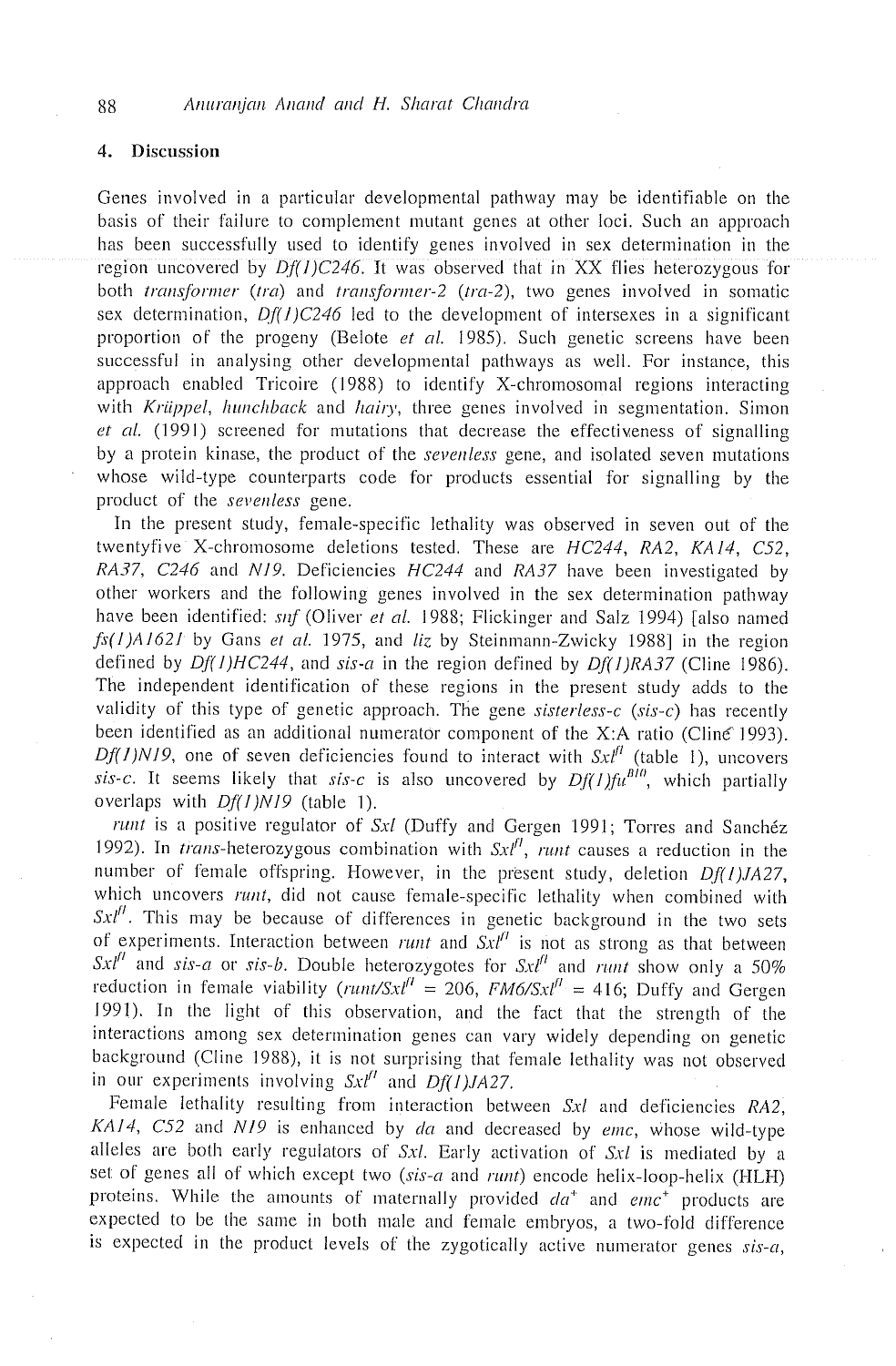# *Drosophila sex determination* 89

*sis-b* and *runt.* It appears that the probability of activation of *Sxl* depends on limiting concentrations of products of numerator genes. Our obserwttion that the interactions between  $Sx^{fl}$  and deficiencies *RA2, KA14, C52* and *N19* are influenced by *da* and *emc* suggests that the genes uncovered by these deficiencies may also code for HLH transcription regulators.

#### Acknowledgements

We thank K. VijayRaghavan, V. Nanjundiah and Bruce Baker for discussions and comments on the manuscript. We also appreciate the assistance of K. Srinivasan in providing fly food, and Ananya Bhattacharya and Jayshree Robert in manuscript preparation. This work was supported by a grant from the Department of Biotechnology, Government of India. A.A. was the recipient of a fellowship from CSIR, New Delhi.

#### **References**

Baker B. S. 1989 Sex in flies: The splice of life. *Nature* 340: 321-324

- Bell L. P,., Horabin J. L., Schedl P. and Cline T. W. 1991 Positive autoregulation of *Sex-lethal* by alternative splicing maintains the female determined state in Drosophila. *Cell* 5:229=239
- Belote J. M., McKeown M. B., Andrew D. J., Scott T. N., Wolfner M. F. and Baker B. S. 1985 Control of sexual differentiation in *Drosophila melanogaster. Cold Spring Harbor Syrup. Quant. Biol.* 50: 605-614
- Bridges C. B. 1921 Triploid intersexes in *Drosophila melanogaster. Science* 54:252-254
- Cline T. W. 1978 Two closely linked mutations in *Drosophila melanogaster* that are lethal to opposite sexes and interact with *daughterless*. Genetics 90: 683-698
- Cline T. W. 1980 Maternal and zygotic sex-specific gene interactions in *Drosophila melanogaster. Genetics* 96:903-926
- Cline T. W. 1986 A female-specific lethal lesion in an X-linked positive regulator of the *Drosophila*  sex determination gene, Sex-lethal. Genetics 113: 641-663
- C[ine T. W. 1988 Evidence that *sisterless-a* and *sisterless-b* are two of several discrete "numerator elements" of the X/A sex delermination signal in *Drosophila* that switch *Sxl* between two alternative stable expression states. *Genetics* 119: 829-862
- Cline T. W. 1993 The *Drosophila* sex determination signal: how do flies count two? *Trends Genet.* 9: 385-390
- Duffy J. B. and Gergen J. P. 1991 The *Drosophila* segmentation gene runt acts as a position-specific numerator element necessary for the uniform expression of the sex-determining gene, *Sex lethal. Genes Dev.* 5:2176-2187
- Eberl D. F,, Perkins L. A., Engelstein M., Hilliker A. J. and Pen'imon N. 1992 Genetic and developmental analysis of polytene section 17 of the X chromosome of *Drosophila melanogaster. Genetics* 130:569-583
- Flickinger T. W. and Salz H. K. 1994 The *Drosophila* sex determining gene *suf* encodes a nuclear protein with sequence and functional similarity to the mammalian U1A snRNP protein. *Genes Dev.* 8:914-925
- Gans M. C., Audit C. and Masson M. 1975 Isolation and characterization of sex-linked female sterile mutants in *Drosophila melanogaster. Genetics* 81: 683-704
- Keyes L. N., Cline T. W. and Schedl P. 1992 The primary sex determination signal of Drosophila acts at the level of transcription. *Cell* 68:933-943
- Kuroda M. I., Palmer M. J. and Lucchesi J. C. 1993 X-chromosome dosage compensation in *Drosophila*. *Semin. Dev. Biol.* 4:I07-116
- Lefevre G. Jr. 1981 The distribution of randomly recovered X-ray induced sex-linked genetic effects in *Drosophila mehmogaster. Genetics* 99:461-480
- Lindsley D. L. and Zimm G. 1992 *The genome of Drosophila melanogaster* (San Diego: Academic